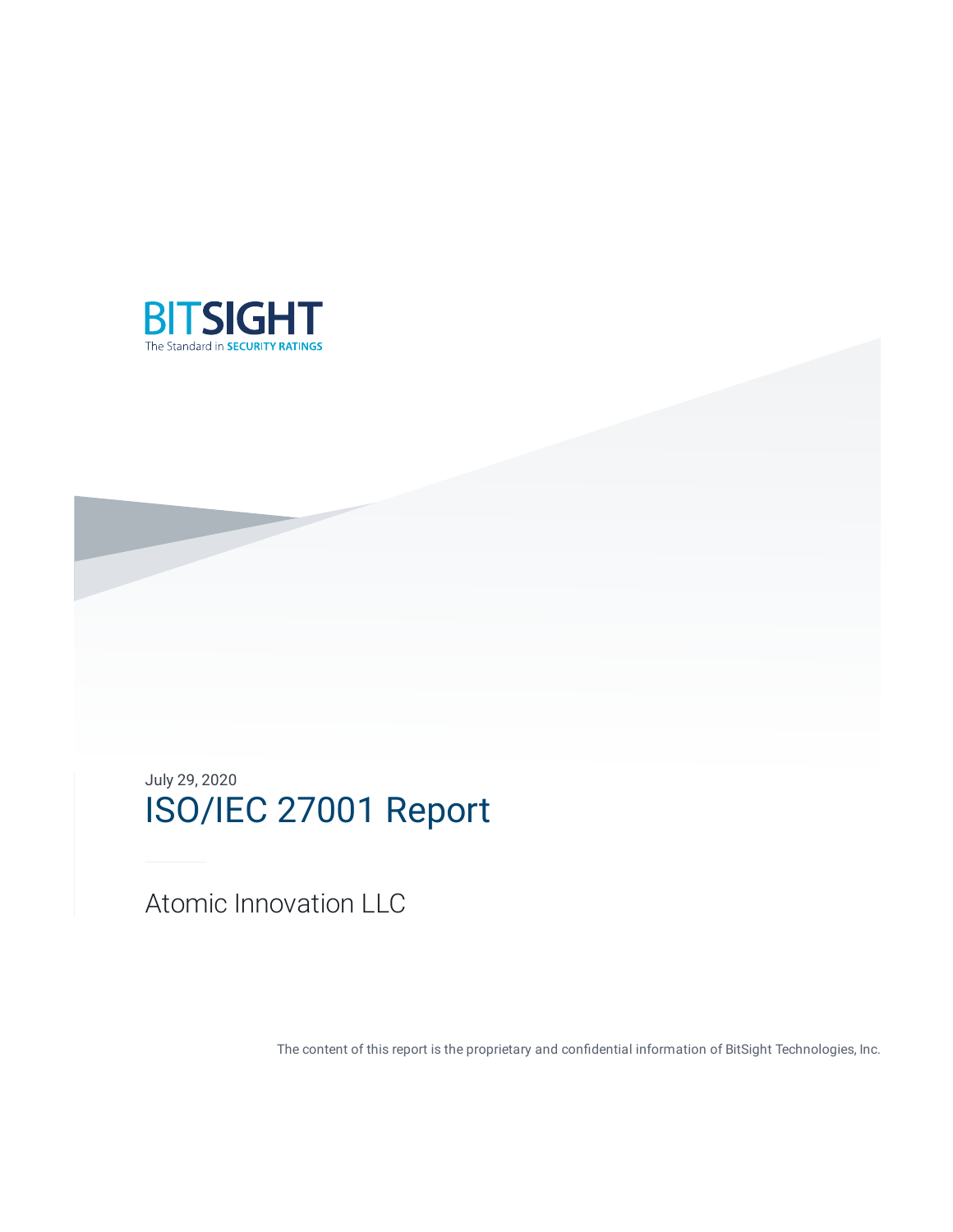# BitSight Technologies ISO/IEC 27001 Report

This report was created for **Atomic Innovation LLC**. It is a high-level summary of an organization's alignment with the ISO/IEC 27001:2013 standard using BitSight's risk vectors and existing data as evidence.

The ISO/IEC 27001:2013 standard formally "specifies an Information Security Management System (ISMS), a suite of activities concerning the management of information risks" (called 'information security risks' in the standard). The ISMS is an overarching management framework through which the organization "identifies, analyzes and addresses its information risks." For more information see [https://www.iso.org/standard/54534.html.](https://www.iso.org/standard/54534.html)

### **Who is BitSight Technologies?**

BitSight Technologies is used by the world's largest investment banks, retailers, private equity companies, and insurers to evaluate the security risk of their third parties with objective, evidence-based security ratings. Its Security Rating Platform continuously analyzes terabytes of data on security behaviors in order to help organizations manage cybersecurity risks.

### **What's in this report?**

The BitSight ISO/IEC 27001 report shows all of the criteria that we are able to qualify with our Security Ratings data, along with letter grades that reflect the degree to which an organization has coverage within the ISO/IEC 27001 standard in each of those areas.

### **How are ISMS Requirements and Controls graded?**

Individual requirements and control objectives are each graded by evidence (which may be more than one) selected to meet their criteria. The evidence grades are sourced directly from BitSight Security Ratings data, and then each requirement or control is graded based on the cumulative evidence grade(s). An "A" indicates strong coverage for a respective individual requirement/objective, and an "F" indicates the company needs to make improvements to their cybersecurity posture as outlined by ISO/IEC 27001.

#### **How much of ISO/IEC 27001 does BitSight cover?**

While we can help support a company's alignment from the outside using our data sources, there are certain mappings where we have no visibility into an organization, for example, Requirement 5.1: Leadership and commitment states that"Top management shall demonstrate leadership and commitment with respect to the information security management system(...)". This requirement will need to be assessed through other channels. We can only report on requirements and controls for which we have qualifying data.

For questions or comments regarding items in your ISO/IEC 27001 report, please contact BitSight Support at [support@bitsighttech.com.](mailto:support@bitsighttech.com?subject=ISO/IEC%2027001%20%20%20%20%20%20%20%20%20%20%20%20%20%20CSF%20Report%20for%20Atomic%20Innovation%20LLC)

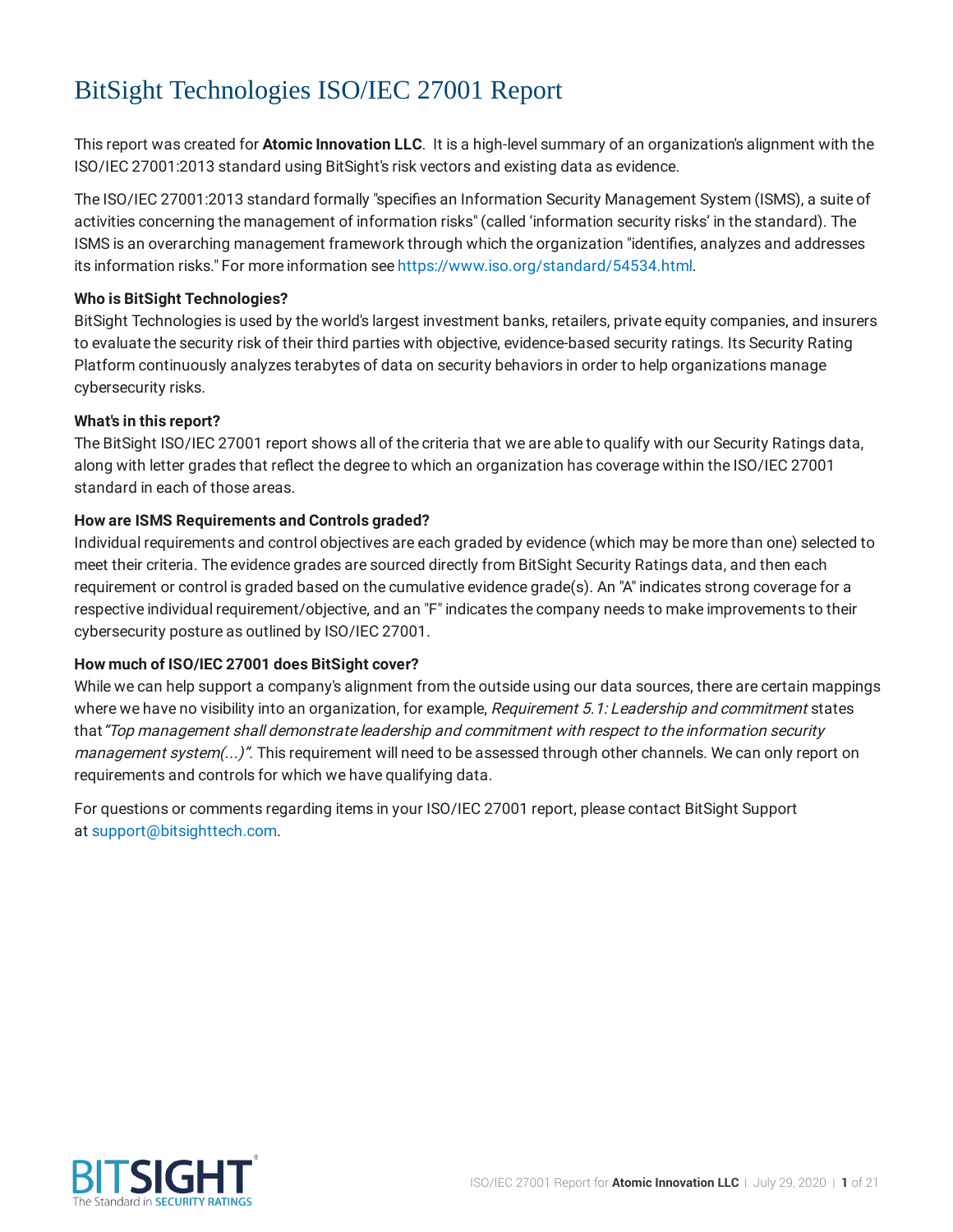# Report Overview - July 29, <sup>2020</sup>



**Atomic Innovation LLC Technology** [preapprovedrenter.com](http://preapprovedrenter.com/)

Atomic Innovation LLC, doing business as PreApproved Renter, develops an application that provides tenant screening services for property managers. The company was founded in 2016 and is headquartered in New York, New York.

### **Assessment Overview**

| A5 Information security policies                             |                           | A15 Supplier relationships                              |              |  |  |
|--------------------------------------------------------------|---------------------------|---------------------------------------------------------|--------------|--|--|
| A5.1 Management direction for information<br>(A)<br>security |                           | A15.1 Information security in supplier<br>relationships |              |  |  |
|                                                              |                           | A15.2 Supplier service delivery management (A)          |              |  |  |
| <b>A8 Asset management</b>                                   |                           |                                                         |              |  |  |
| A8.1 Responsibility for assets                               | A                         | A16 Information security incident<br>management         |              |  |  |
| A10 Cryptography                                             |                           | A16.1 Management of information security                | l A          |  |  |
| A10.1 Cryptographic controls                                 | $\left( {\bf{A}} \right)$ | incidents & improvements                                |              |  |  |
| <b>A12 Operations security</b>                               |                           | <b>A18 Compliance</b>                                   |              |  |  |
| A12.2 Protection from malware                                | A                         | A18.2 Information security reviews                      |              |  |  |
| A12.6 Technical vulnerability management                     | A                         | <b>Req. 8 Operation</b>                                 |              |  |  |
| <b>A13 Communications security</b>                           |                           | Req. 8.2 Information security risk<br>assessment        | $\mathbf{A}$ |  |  |
| A13.1 Network security management                            | A                         |                                                         |              |  |  |
| A13.2 Information transfer                                   | A                         | <b>Req. 9 Performance Evaluation</b>                    |              |  |  |
|                                                              |                           | Req. 9.1 Monitoring, measurement, analysis              | <b>A</b>     |  |  |
| A14 System acquisition, development &                        |                           | and evaluation                                          |              |  |  |
| maintenance                                                  |                           | Req. 9.2 Internal audit                                 |              |  |  |
| A14.1 Security requirements of information                   | <b>A</b>                  |                                                         |              |  |  |
| systems                                                      |                           | Req. 10 Improvement                                     |              |  |  |
|                                                              |                           | Req. 10.1 Nonconformity and corrective<br>action        | $\mathbf{A}$ |  |  |
|                                                              |                           | Req. 10.2 Continual improvement                         | $\mathsf{A}$ |  |  |

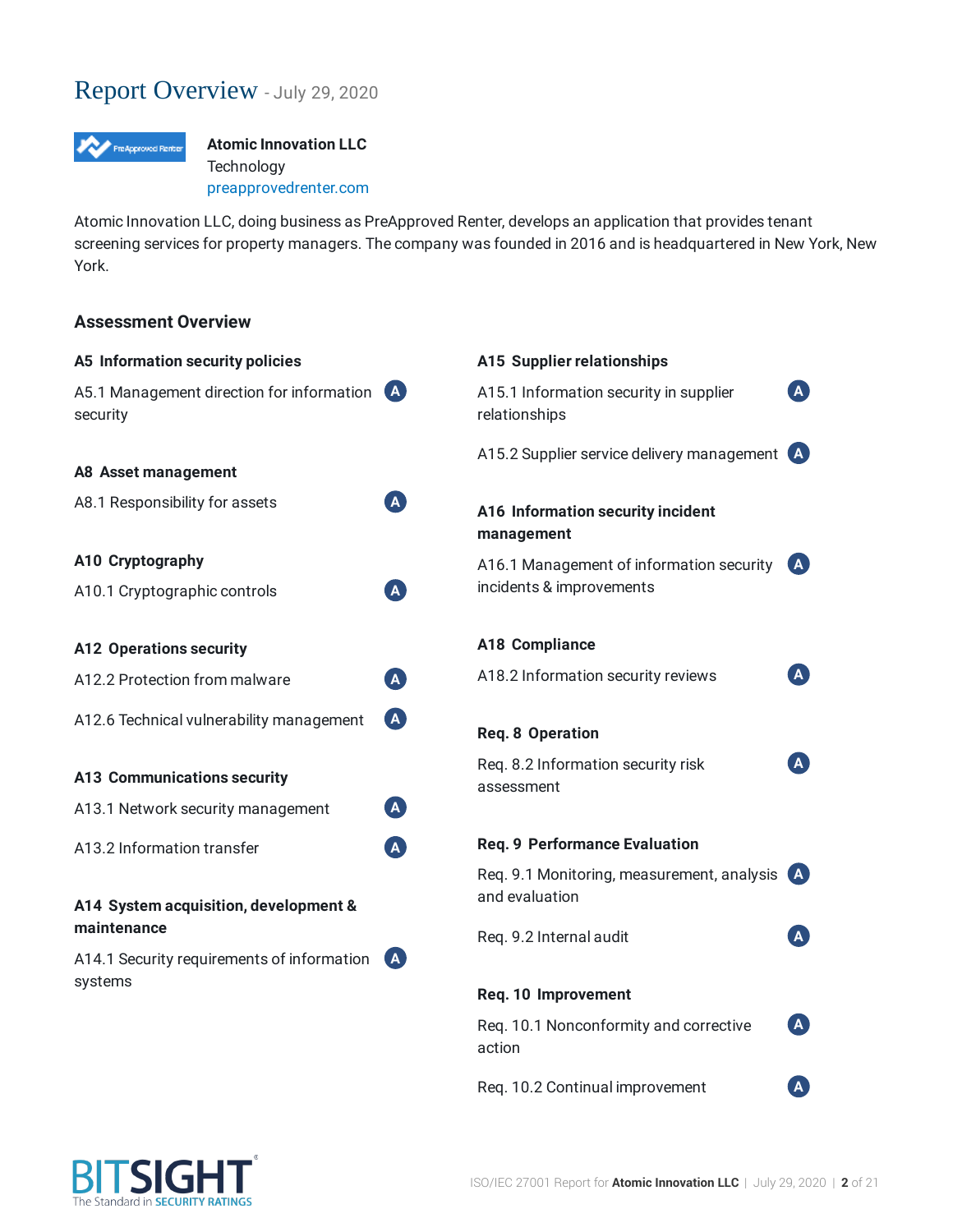# A5.1 Management direction for information security **A**

#### Evaluating 1 of 2 sub-categories

Objective: To provide management direction and support for information security in accordance with business requirements and relevant laws and regulations.

#### **A5.1.1 Policies for information security**

A set of policies for information security shall be defined, approved by management, published and communicated to employees and relevant external parties.

| BitSight Rating 790 |                      |               |
|---------------------|----------------------|---------------|
| 740-900 Advanced    | 640-740 Intermediate | 250-640 Basic |

Using BitSight Security Ratings, an organization can confirm the effectiveness of its policies by quantifying the organization's security posture.

BitSight does not have supporting external evidence for the following sub-categories: A5.1.2 Review of the policies for information security

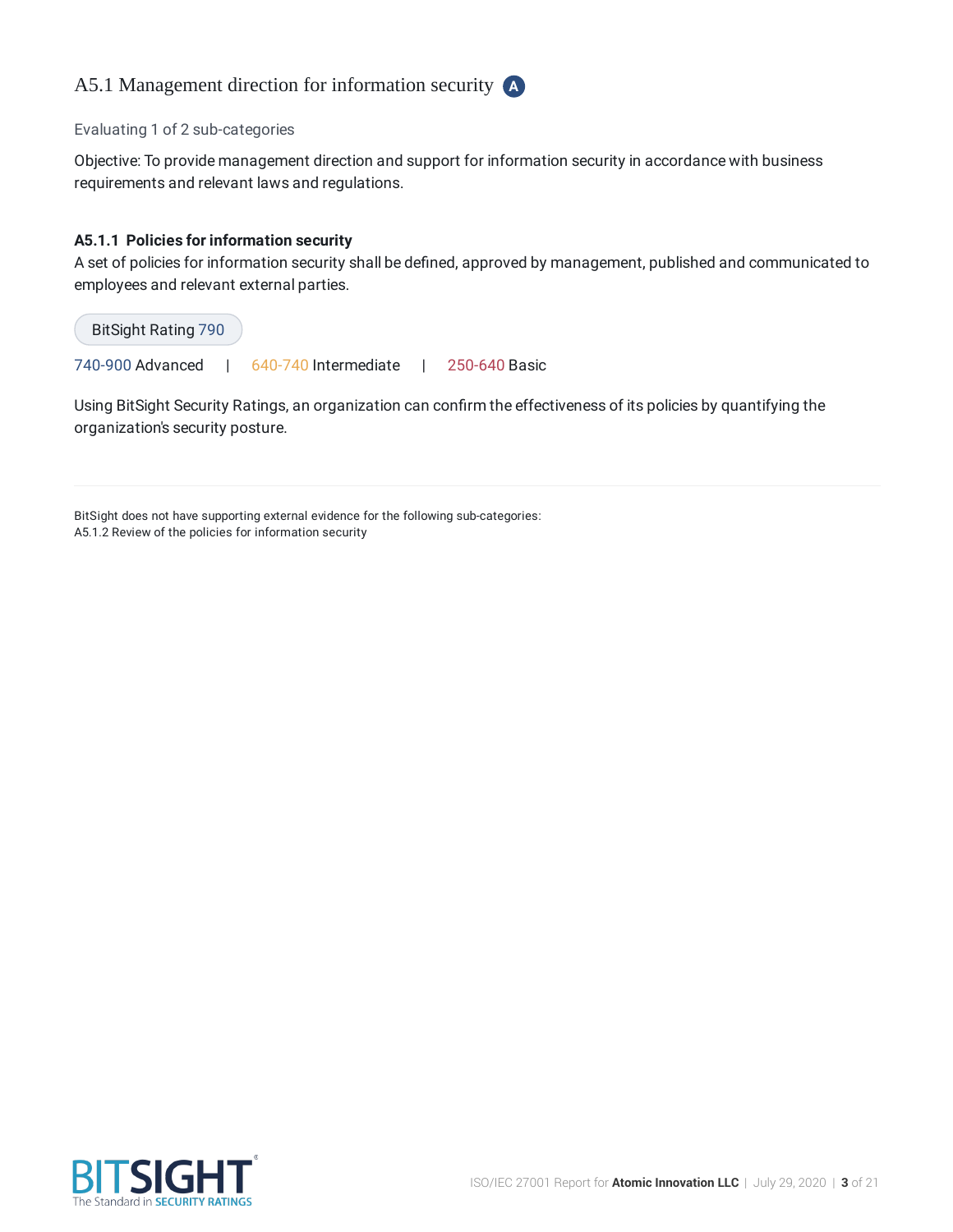

Evaluating 1 of 4 sub-categories

Objective: To identify organizational assets and define appropriate protection responsibilities.

#### **A8.1.3 Acceptable use of assets**

Rules for the acceptable use of information and of assets associated with information and information processing facilities shall be identified, documented and implemented.

File Sharing **A**

We support this control with File Sharing evidence, to determine if employees are using the company's assets to share/download potentially illegal or risky content.

BitSight does not have supporting external evidence for the following sub-categories: A8.1.1 Inventory of assets A8.1.2 Ownership of assets A8.1.4 Return of assets

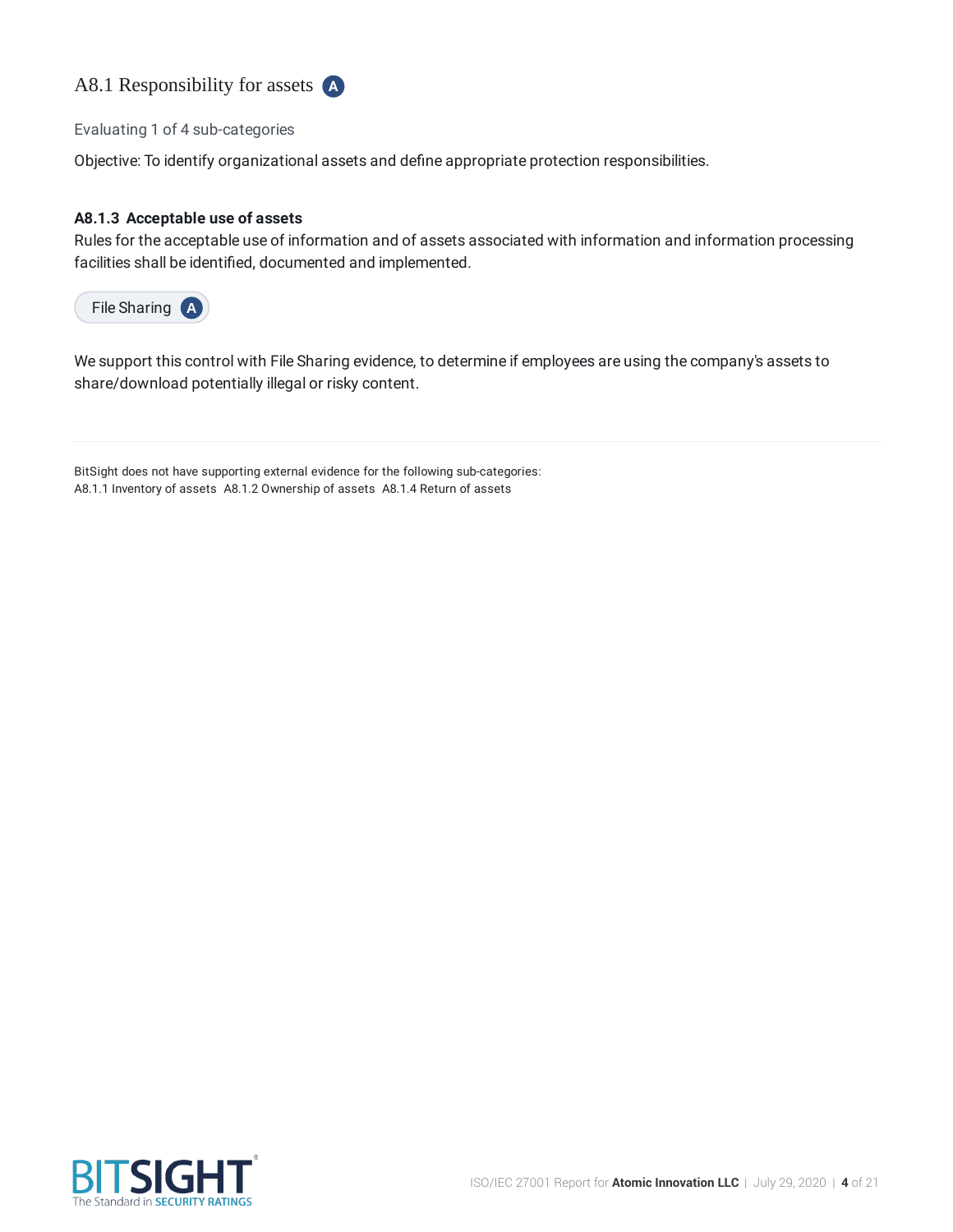

Evaluating 1 of 2 sub-categories

Objective: To ensure proper and effective use of cryptography to protect the confidentiality, authenticity and/or integrity of information.

### **A10.1.1 Policy on the use of cryptographic controls**

A policy on the use of cryptographic controls for protection of information shall be developed and implemented.



We support this control with evidence of SSL encryption and certificates enforced; SSL configuration shows validation of correct encryption standards, or failing and weak protocols.

BitSight does not have supporting external evidence for the following sub-categories: A10.1.2 Key management

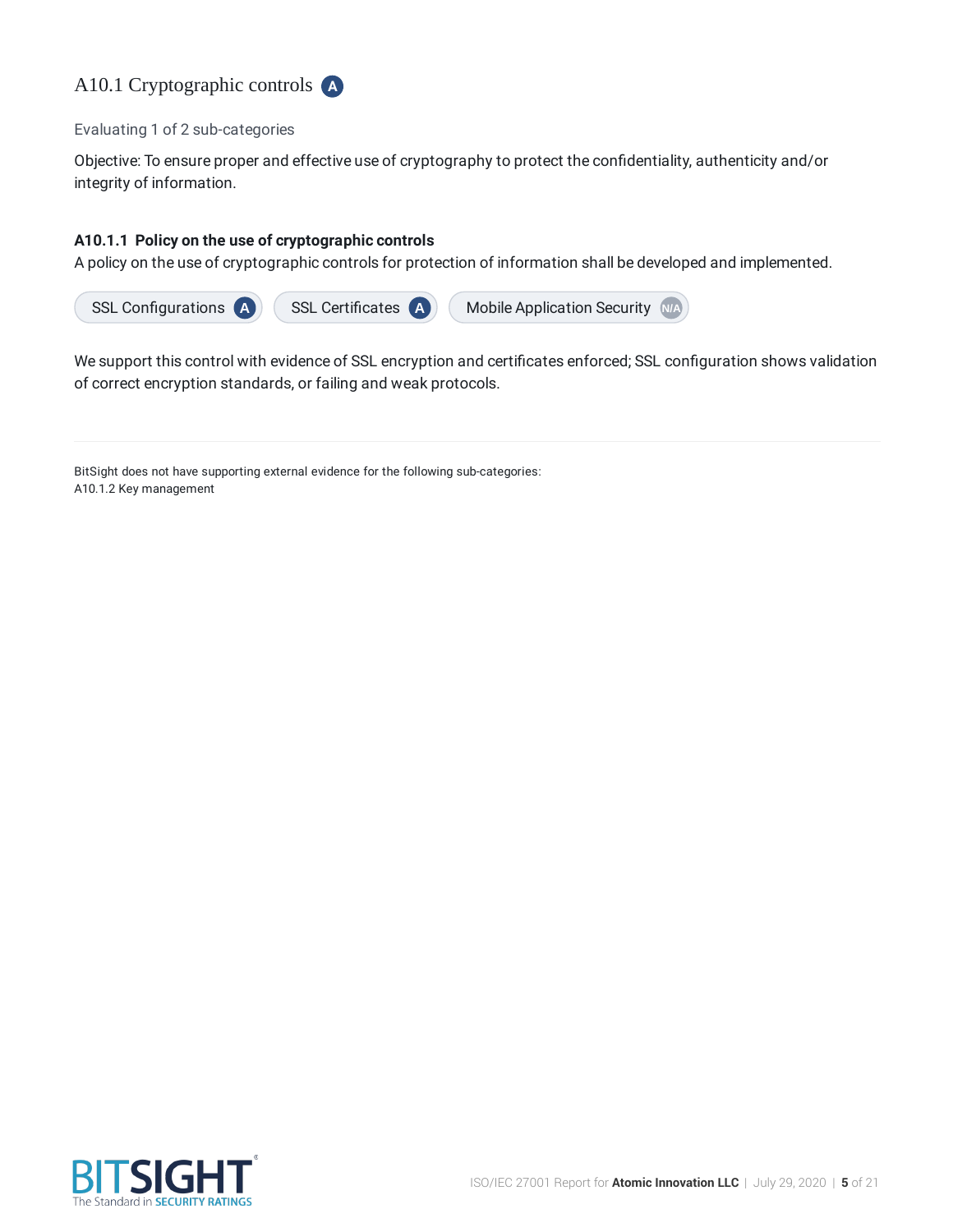

#### Evaluating 1 of 1 sub-categories

Objective: To ensure that information and information processing facilities are protected against malware.

#### **A12.2.1 Controls against malware**

Detection, prevention and recovery controls to protect against malware shall be implemented, combined with appropriate user awareness.



We support this control with evidence of Compromised Systems such as Botnets, Spam Propagation, and Malware Servers attempting to communicate from within an organization's network, found during an external observation of the organization's network perimeter.

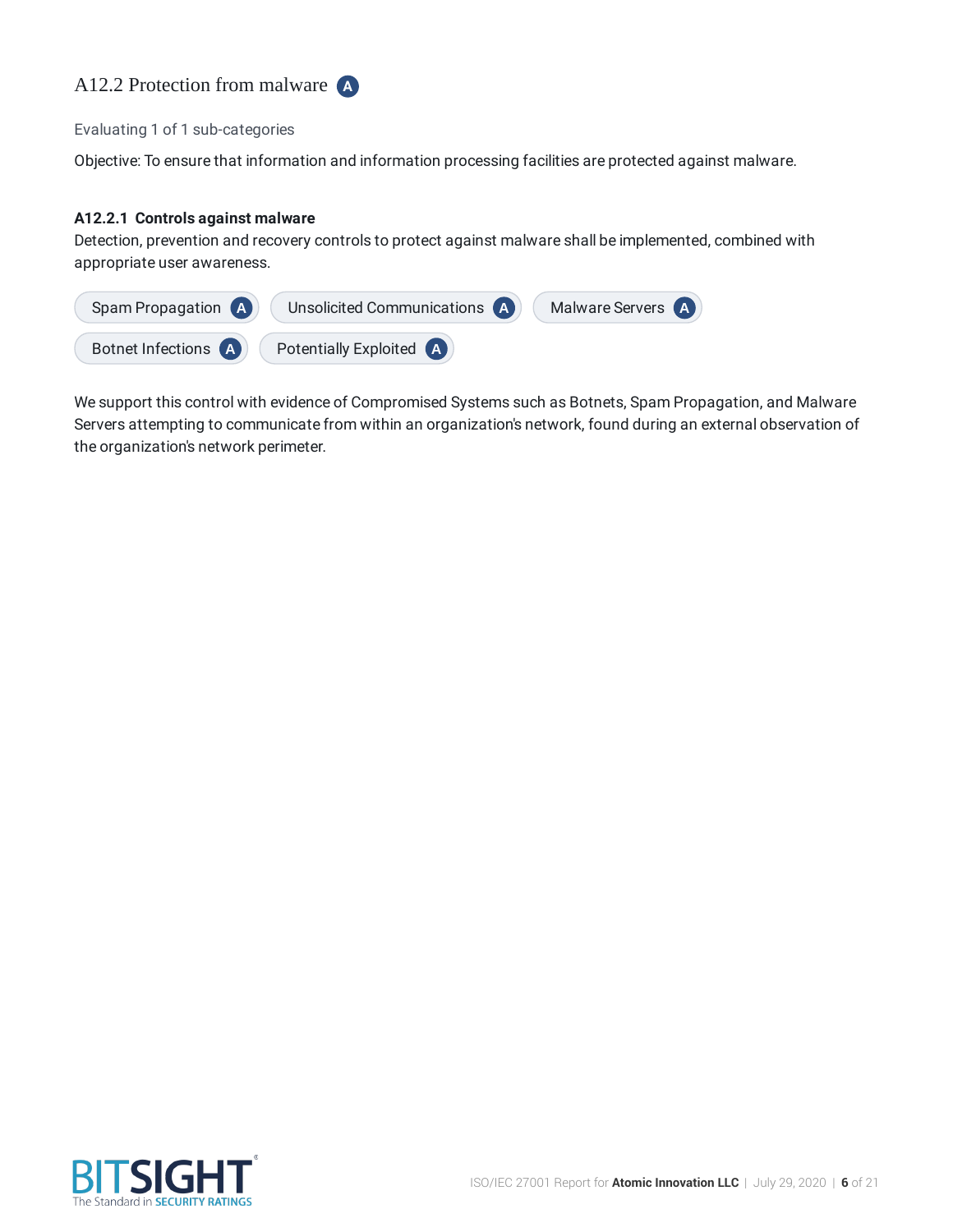

Evaluating 2 of 2 sub-categories

Objective: To prevent exploitation of technical vulnerabilities.

### **A12.6.1 Management of technical vulnerabilities**

Information about technical vulnerabilities of information systems being used shall be obtained in a timely fashion, the organization's exposure to such vulnerabilities evaluated and appropriate measures taken to address the associated risk.



We support this control with evidence of Patching Cadence found to exist on devices during an external scan of the organization's network perimeter and software versions of Server Software packages.

#### **A12.6.2 Restrictions on software installation**

Rules governing the installation of software by users shall be established and implemented.



We support this control with File Sharing evidence, to determine if employees are using the company's assets to share/download potentially illegal or risky content.

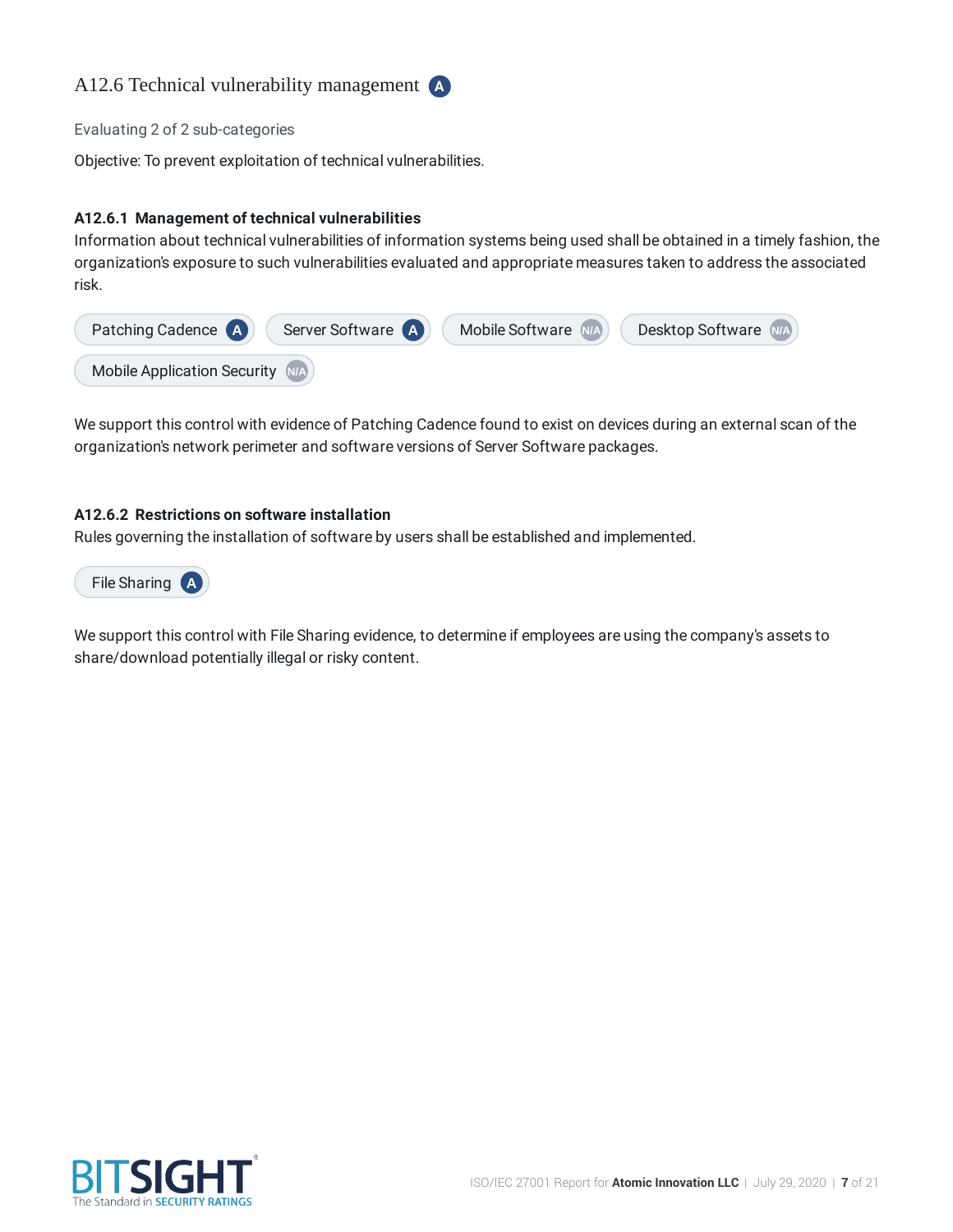# A13.1 Network security management **A**

#### Evaluating 2 of 3 sub-categories

Objective: To ensure the protection of information in networks and its supporting information processing facilities.

#### **A13.1.1 Network controls**

Networks shall be managed and controlled to protect information in systems and applications.



We support this control with evidence of SSL encryption and certificates enforced; SSL configuration showing validation of correct encryption standards or failing and weak protocols; Open Ports found to exist on firewalls and other devices during an external observation of the organization's network perimeter.

#### **A13.1.2 Security of network services**

Security mechanisms, service levels and management requirements of all network services shall be identified and included in network services agreements, whether these services are provided in-house or outsourced.



We support this control with evidence of SSL encryption and certificates enforced; SSL configuration showing validation of correct encryption standards or failing and weak protocols; Open Ports found to exist on firewalls and other devices during an external observation of the organization's network perimeter; SPF and DKIM records, and the validation of the source and destination.

BitSight does not have supporting external evidence for the following sub-categories: A13.1.3 Segregation in networks

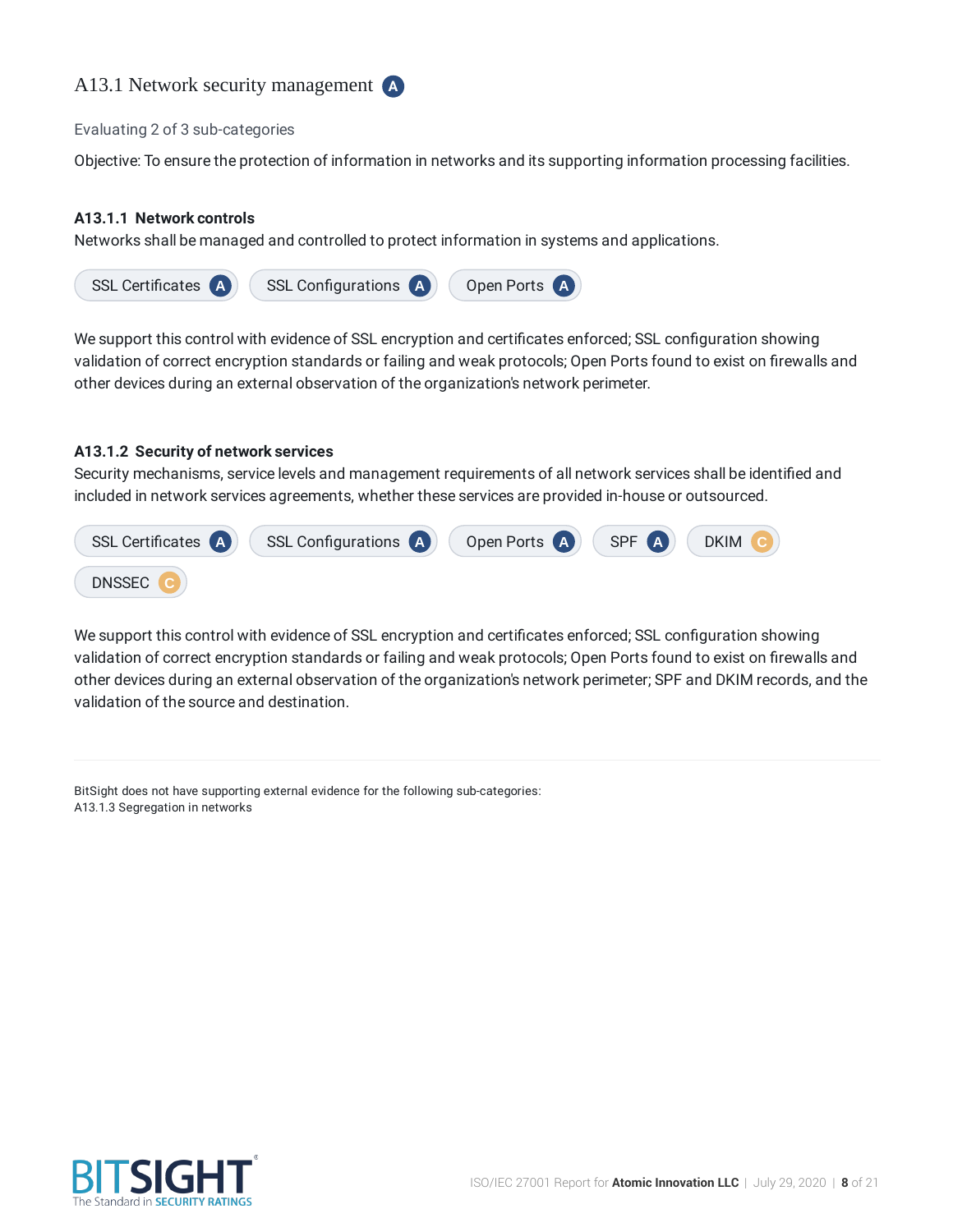# A13.2 Information transfer **A**

#### Evaluating 1 of 4 sub-categories

Objective: To maintain the security of information transferred within an organization and with any external entity.

#### **A13.2.1 Information transfer policies and procedures**

Formal transfer policies, procedures and controls shall be in place to protect the transfer of information through the use of all types of communication facilities.

| Spam Propagation (A)  | Unsolicited Communications (A)<br>Malware Servers (A)                     |
|-----------------------|---------------------------------------------------------------------------|
| Botnet Infections (A) | Potentially Exploited (A)<br>SSL Configurations (A)<br>SSL Certificates A |
| File Sharing (A)      |                                                                           |

We support this control with evidence of SSL encryption and certificates enforced; SSL configuration showing validation of correct encryption standards or failing and weak protocols; File Sharing evidence, to determine if employees are using the company's assets to share/download potentially illegal or risky content; Compromised Systems such as Botnets, Spam Propagation and Malware Servers attempting to communicate from within an organization's network, found during an external observation of the organization's network perimeter.

A13.2.2 Agreements on information transfer A13.2.3 Electronic messaging A13.2.4 Confidentiality or nondisclosure agreements



BitSight does not have supporting external evidence for the following sub-categories: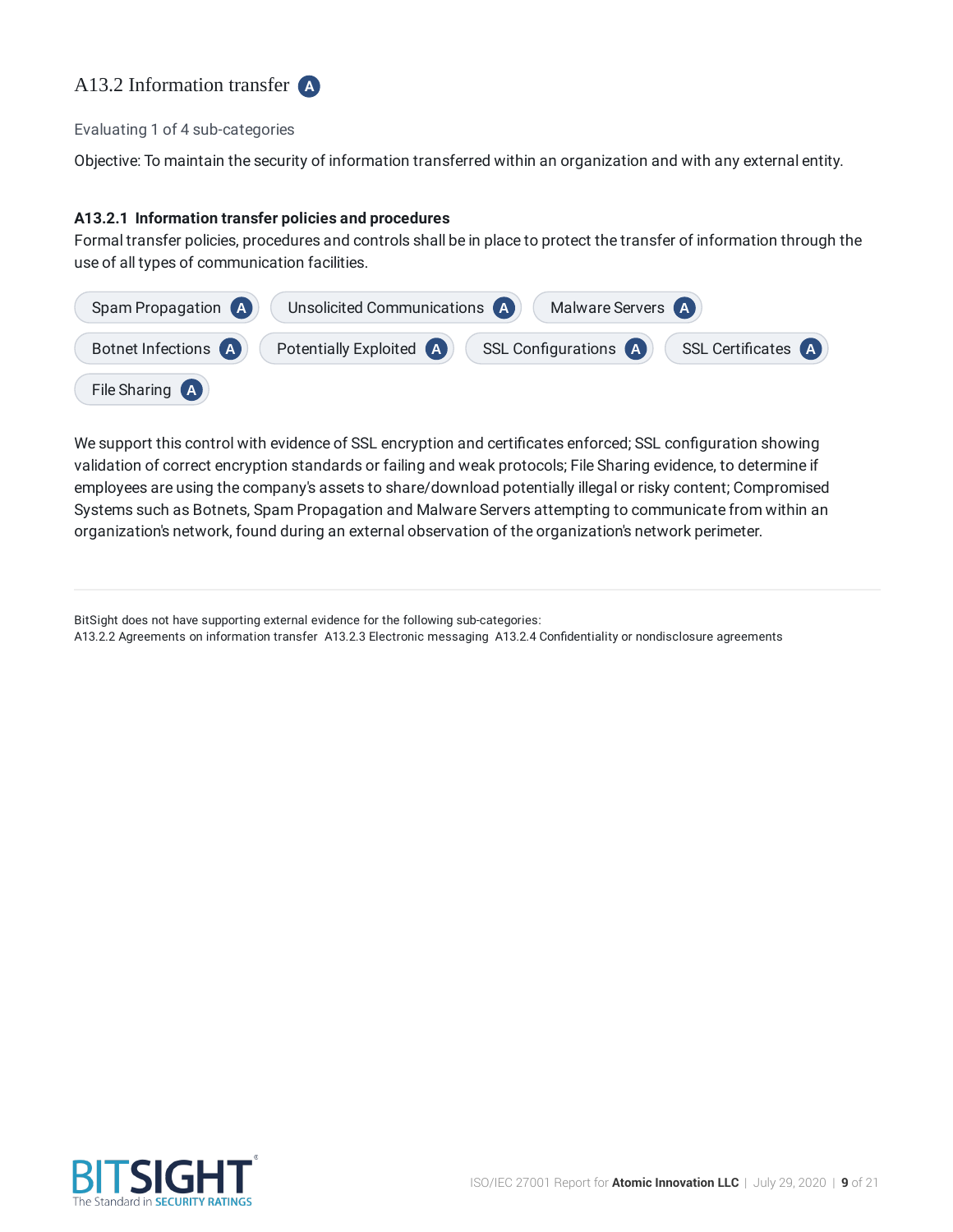# A14.1 Security requirements of information systems **A**

#### Evaluating 2 of 3 sub-categories

Objective: To ensure that information security is an integral part of information systems across the entire lifecycle. This also includes the requirements for information systems which provide services over public networks.

#### **A14.1.2 Securing application services on public networks**

Information involved in application services passing over public networks shall be protected from fraudulent activity, contract dispute and unauthorized disclosure and modification.



We support this control with evidence of SSL encryption and certificates enforced; SSL configuration showing validation of correct encryption standards or failing and weak protocols.

#### **A14.1.3 Protecting application services transactions**

Information involved in application service transactions shall be protected to prevent incomplete transmission, misrouting, unauthorized message alteration, unauthorized disclosure, unauthorized message duplication or replay.



We support this control with evidence of SSL encryption and certificates enforced; SSL configuration showing validation of correct encryption standards or failing and weak protocols.

BitSight does not have supporting external evidence for the following sub-categories: A14.1.1 Information security requirements analysis and specification

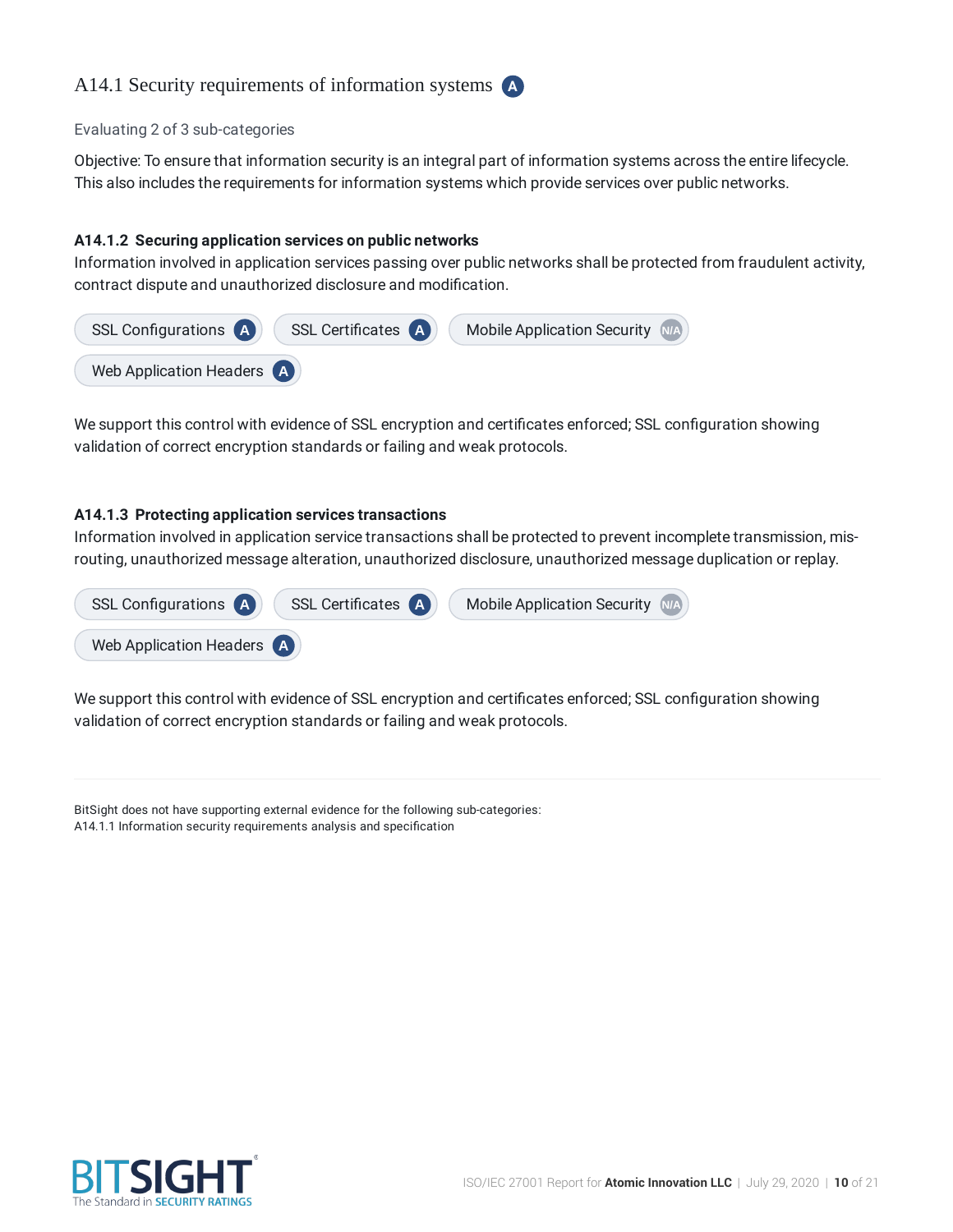# A15.1 Information security in supplier relationships **A**

Evaluating 1 of 3 sub-categories

Objective: To ensure protection of the organization's assets that is accessible by suppliers.

#### **A15.1.1 Information security policy for supplier relationships \***

Information security requirements for mitigating the risks associated with supplier's access to the organization's assets shall be agreed with the supplier and documented.

BitSight Vendor Risk Management

Using BitSight Security Ratings for VRM is a significant part of a supplier risk management program and should in part demonstrate the implementation of the program.

\* Only shown in your own report if your organization is a BitSight customer. Does not appear in ISO/IEC 27001 reports on your organization generated by others.

BitSight does not have supporting external evidence for the following sub-categories: A15.1.2 Addressing security within supplier agreements A15.1.3 ICT supply chain

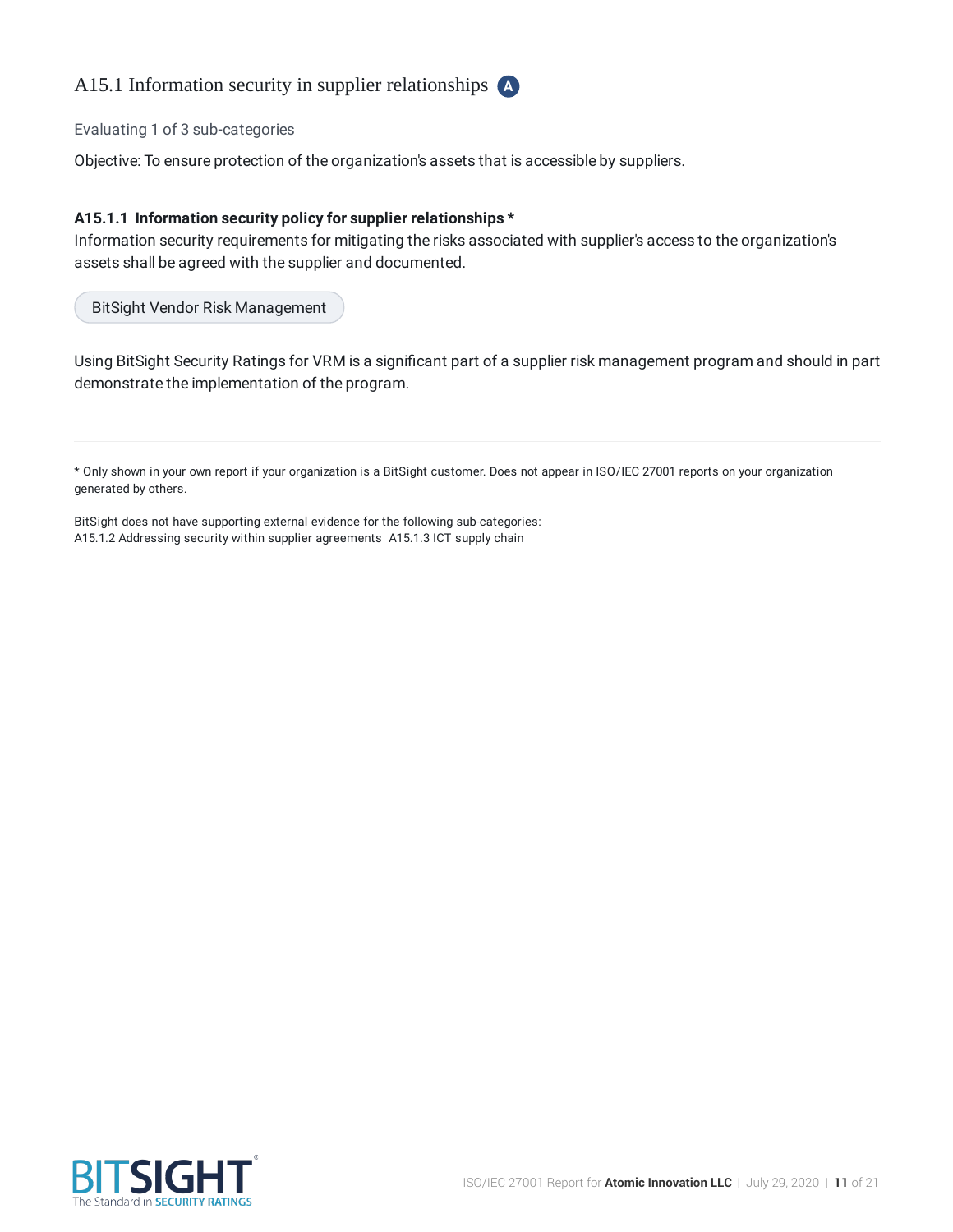

Evaluating 1 of 2 sub-categories

Objective: To maintain an agreed level of information security and service delivery in line with supplier agreements.

#### **A15.2.1 Monitoring and review of supplier services \***

Organizations shall regularly monitor, review and audit supplier service delivery.

BitSight Vendor Risk Management

Using BitSight Security Ratings for VRM is a significant part of a supplier risk management program and should in part demonstrate the implementation of the program.

\* Only shown in your own report if your organization is a BitSight customer. Does not appear in ISO/IEC 27001 reports on your organization generated by others.

BitSight does not have supporting external evidence for the following sub-categories: A15.2.2 Managing changes to supplier services

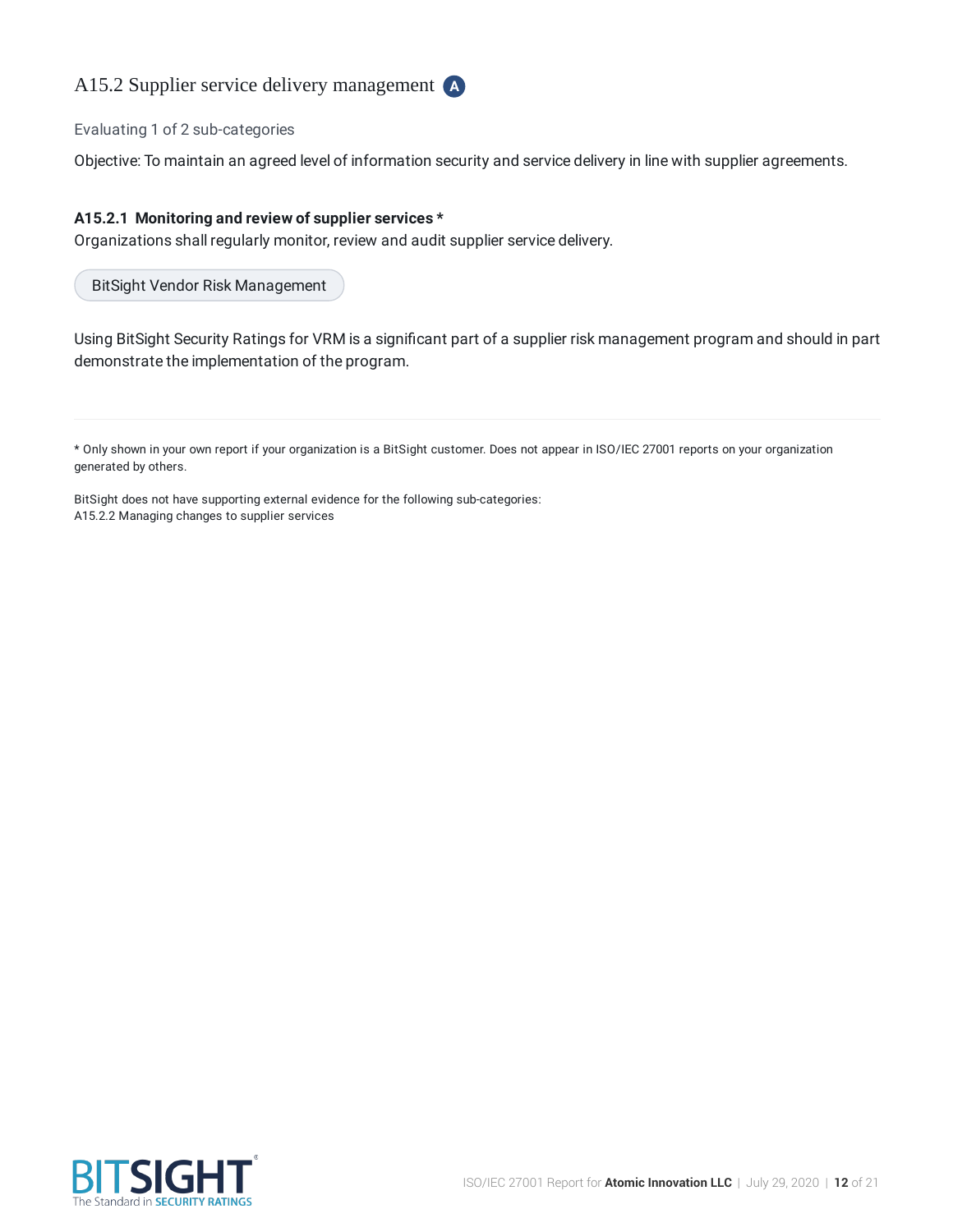# A16.1 Management of information security incidents & improvements **A**

#### Evaluating 2 of 7 sub-categories

Objective: To ensure a consistent and effective approach to the management of information security incidents, including communication on security events and weaknesses.

#### **A16.1.1 Responsibilities and procedures \***

Management responsibilities and procedures shall be established to ensure a quick, effective and orderly response to information security incidents.

BitSight Security Ratings

The BitSight Security Rating measures the performance of an organization's security posture.

#### **A16.1.7 Collection of evidence \***

The organization shall define and apply procedures for the identification, collection, acquisition and preservation of information, which can serve as evidence.

BitSight Forensics **N/A**

Upgrade to Forensics. Contact your BitSight account manager to purchase Compromised System Forensics and User Behavior Forensics.

We support this control with evidence of Compromised System Forensics, which shows details of malware communications found to exist on devices during an external observation of the organization's network perimeter.

\* Only shown in your own report if your organization is a BitSight customer. Does not appear in ISO/IEC 27001 reports on your organization generated by others.

BitSight does not have supporting external evidence for the following sub-categories:

A16.1.2 Reporting information security events A16.1.3 Reporting information security weaknesses A16.1.4 Assessment of and decision on information security events A16.1.5 Response to information security incidents A16.1.6 Learning from information security incidents

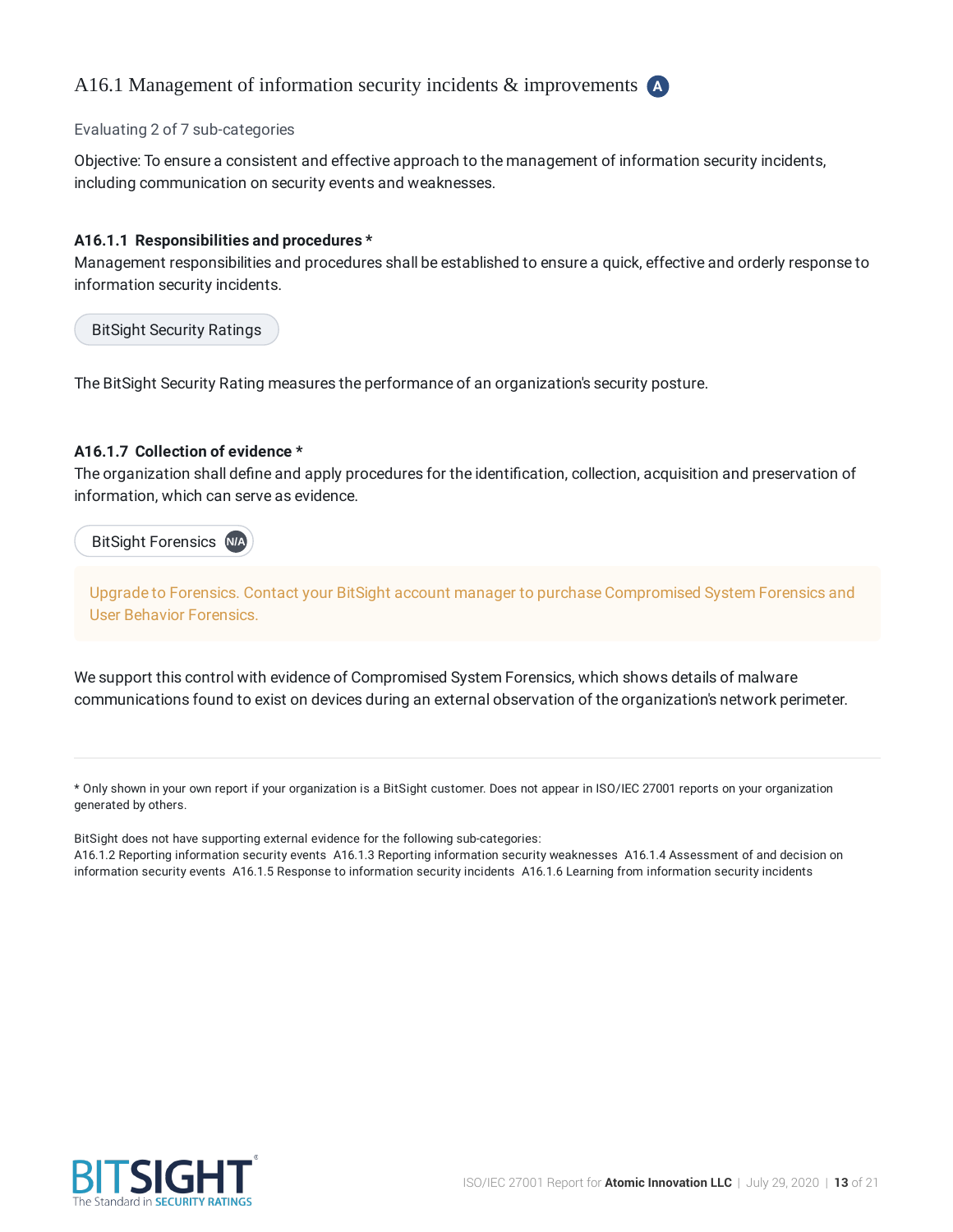# A18.2 Information security reviews **A**

#### Evaluating 3 of 3 sub-categories

Objective: To ensure that information security is implemented and operated in accordance with the organizational policies and procedures.

#### **A18.2.1 Independent review of information security \***

The organization's approach to managing information security and its implementation (i.e. control objectives, controls, policies, processes and procedures for information security) shall be reviewed independently at planned intervals or when significant changes occur.

BitSight Security Ratings

We support this control with use of the BitSight Security Ratings product that aggregates and correlates data from multiple external sources and sensors, which can be used to validate relevant policies.

#### **A18.2.2 Compliance with security policies and standards \***

Managers shall regularly review the compliance of information processing and procedures within their area of responsibility with the appropriate security policies, standards and any other security requirements.

BitSight Security Ratings

We support this control with use of the BitSight Security Ratings product that aggregates and correlates data from multiple external sources and sensors, which can be used to validate relevant policies.

#### **A18.2.3 Technical compliance review \***

Information systems shall be regularly reviewed for compliance with the organization's information security policies and standards.

#### BitSight Security Ratings

We support this control with use of the BitSight Security Ratings product that aggregates and correlates data from multiple external sources and sensors, which can be used to validate relevant policies.

\* Only shown in your own report if your organization is a BitSight customer. Does not appear in ISO/IEC 27001 reports on your organization generated by others.

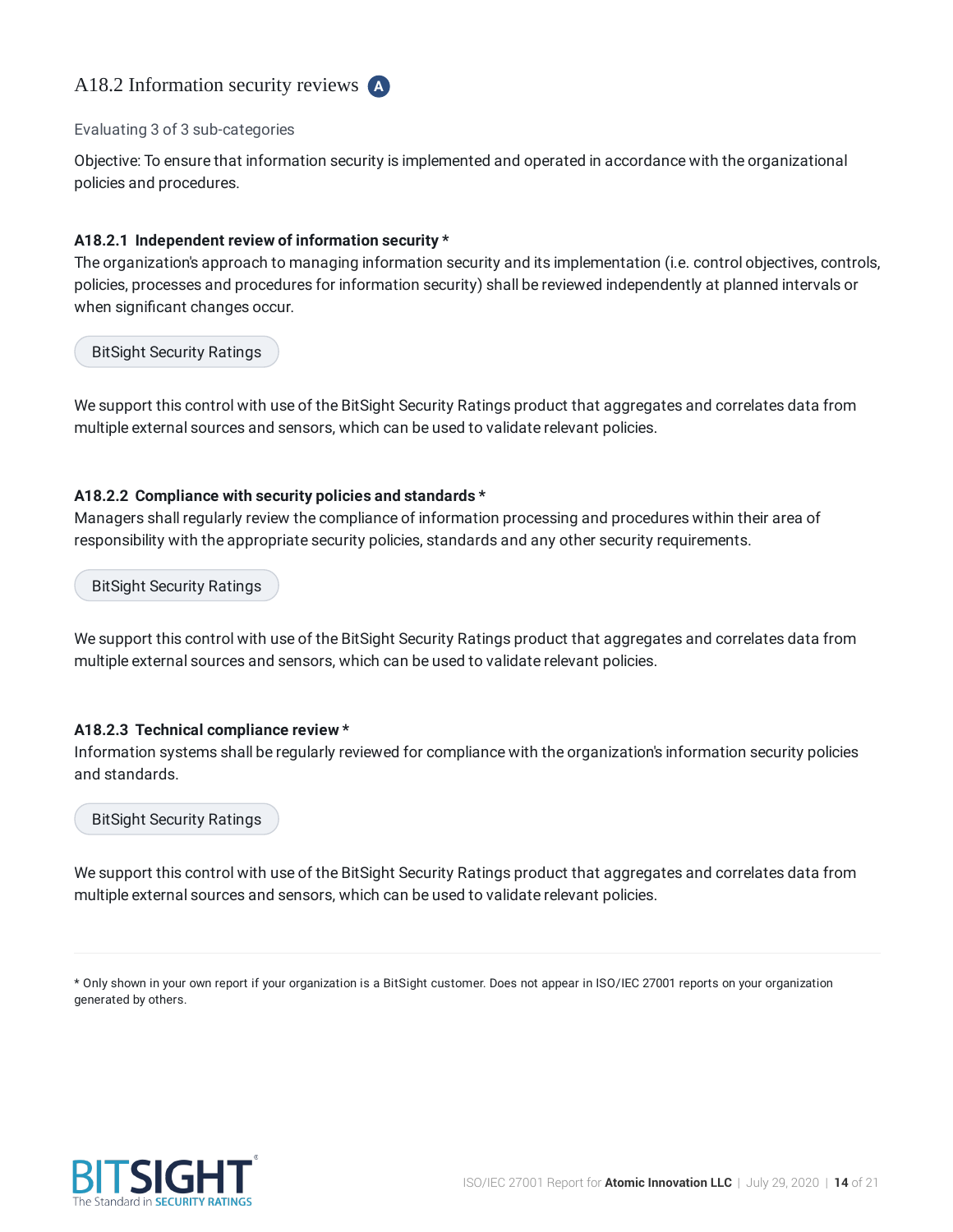

(Re)assess & document information security risks regularly and on changes.

BitSight Security Ratings

The use of a BitSight Security Ratings report is a significant part of the security risk assessment program and as such should in part demonstrate the implementation of a program.

\* Only shown in your own report if your organization is a BitSight customer. Does not appear in ISO/IEC 27001 reports on your organization generated by others.

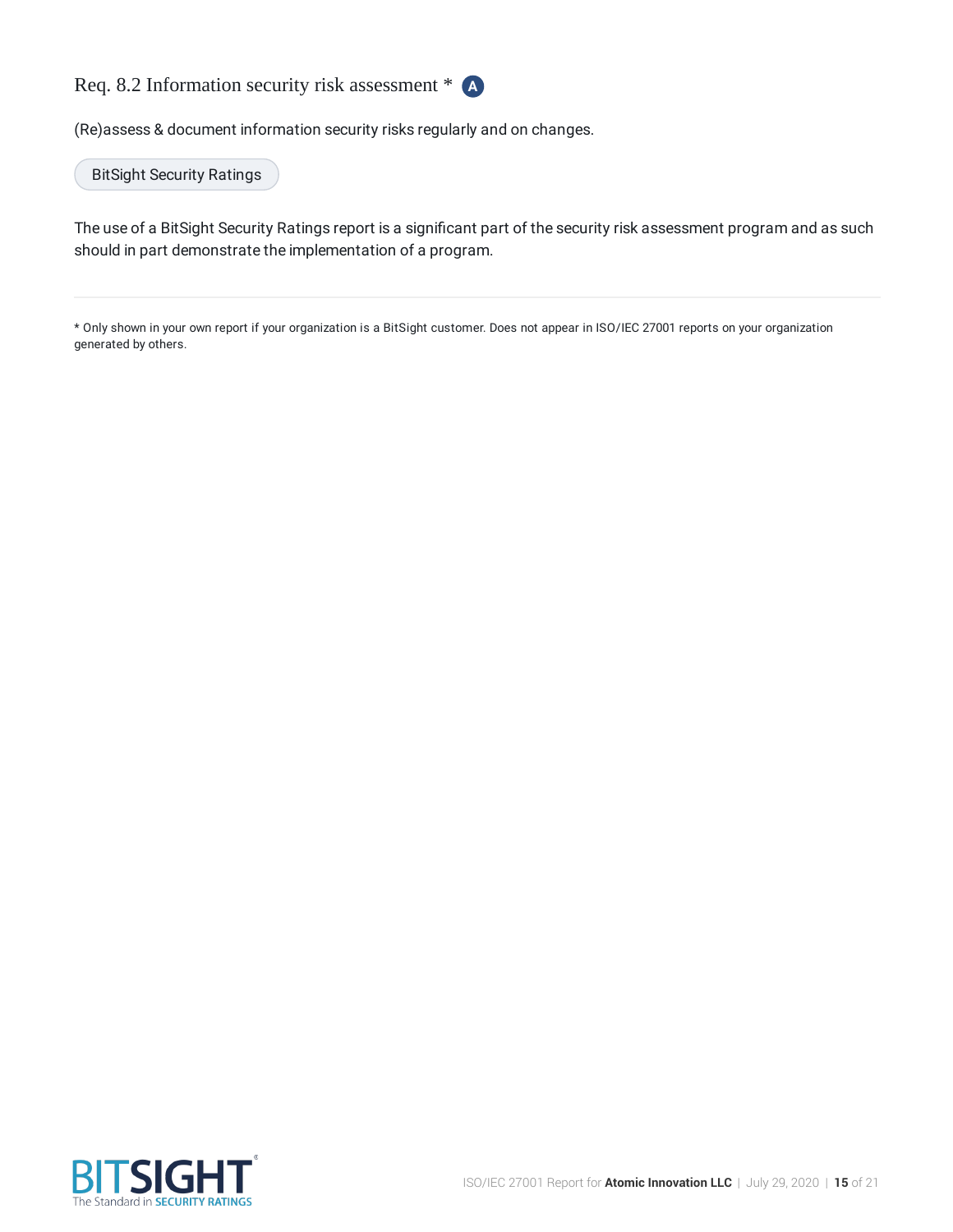Req. 9.1 Monitoring, measurement, analysis and evaluation \* **A**

Monitor, measure, analyze, and evaluate the ISMS and the controls.

BitSight Security Ratings

The use of a BitSight Security Ratings report is a significant part of a performance evaluation program and, as such, should in part demonstrate the implementation of a program.

Req. 9.2 Internal audit \* **A**

Plan & conduct internal audits of the ISMS.

BitSight Security Ratings

The use of a BitSight Security Ratings report is a significant part of an internal audit and, as such, should in part demonstrate the execution of an audit.

\* Only shown in your own report if your organization is a BitSight customer. Does not appear in ISO/IEC 27001 reports on your organization generated by others.

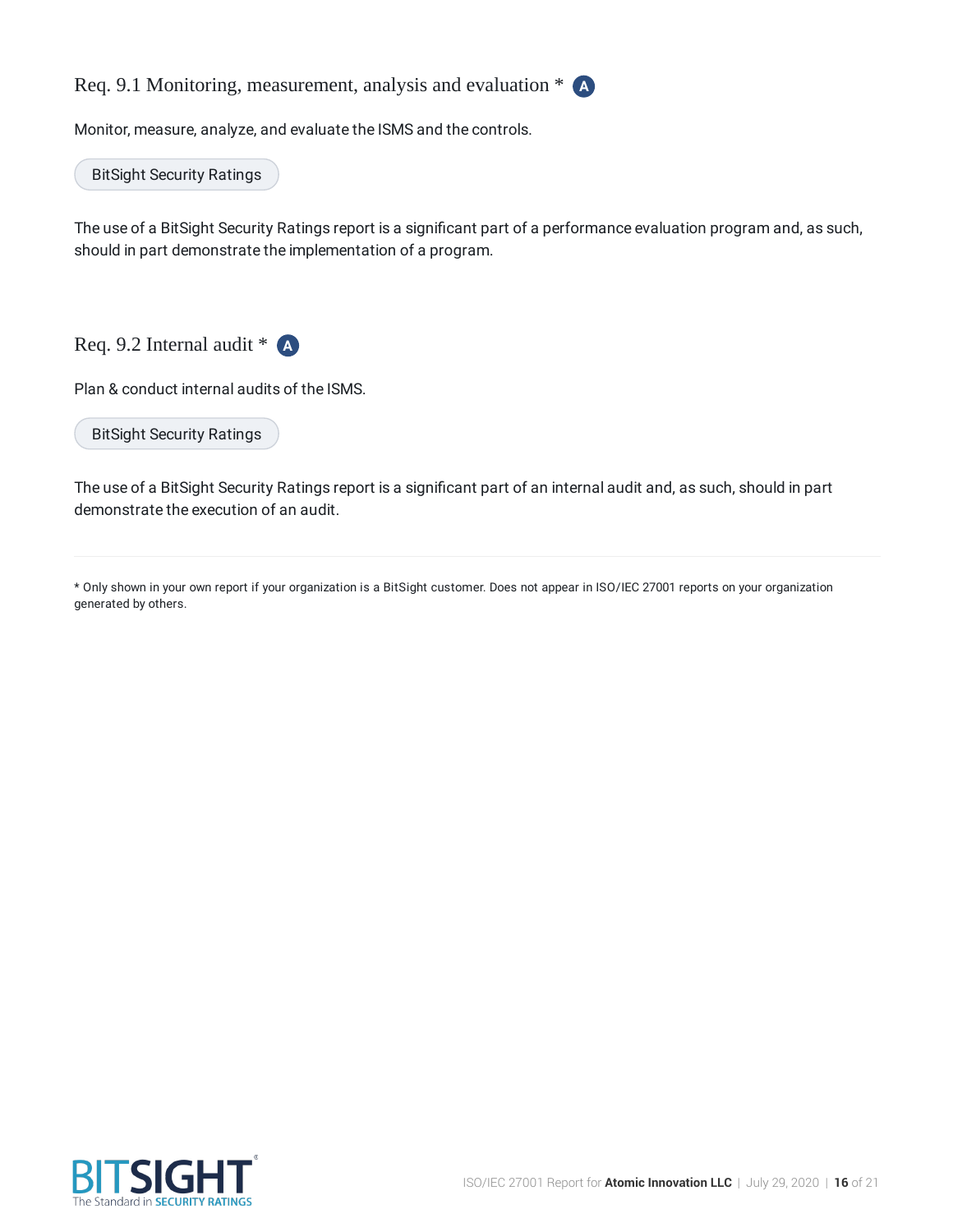# Req. 10.1 Nonconformity and corrective action **A**

Identify, fix, and take action to prevent recurrence of nonconformities, and document the actions.



The use of BitSight and the generation of a Security Ratings report is a significant part of the vulnerability management program and, as such, should in part demonstrate the implementation of vulnerability detection and mitigation activities.

# Req. 10.2 Continual improvement **A**

The organization shall continually improve the suitability, adequacy, and effectiveness of the information security management system.



Using BitSight Security Rating an organization can attest the continuous improvement of its security posture.

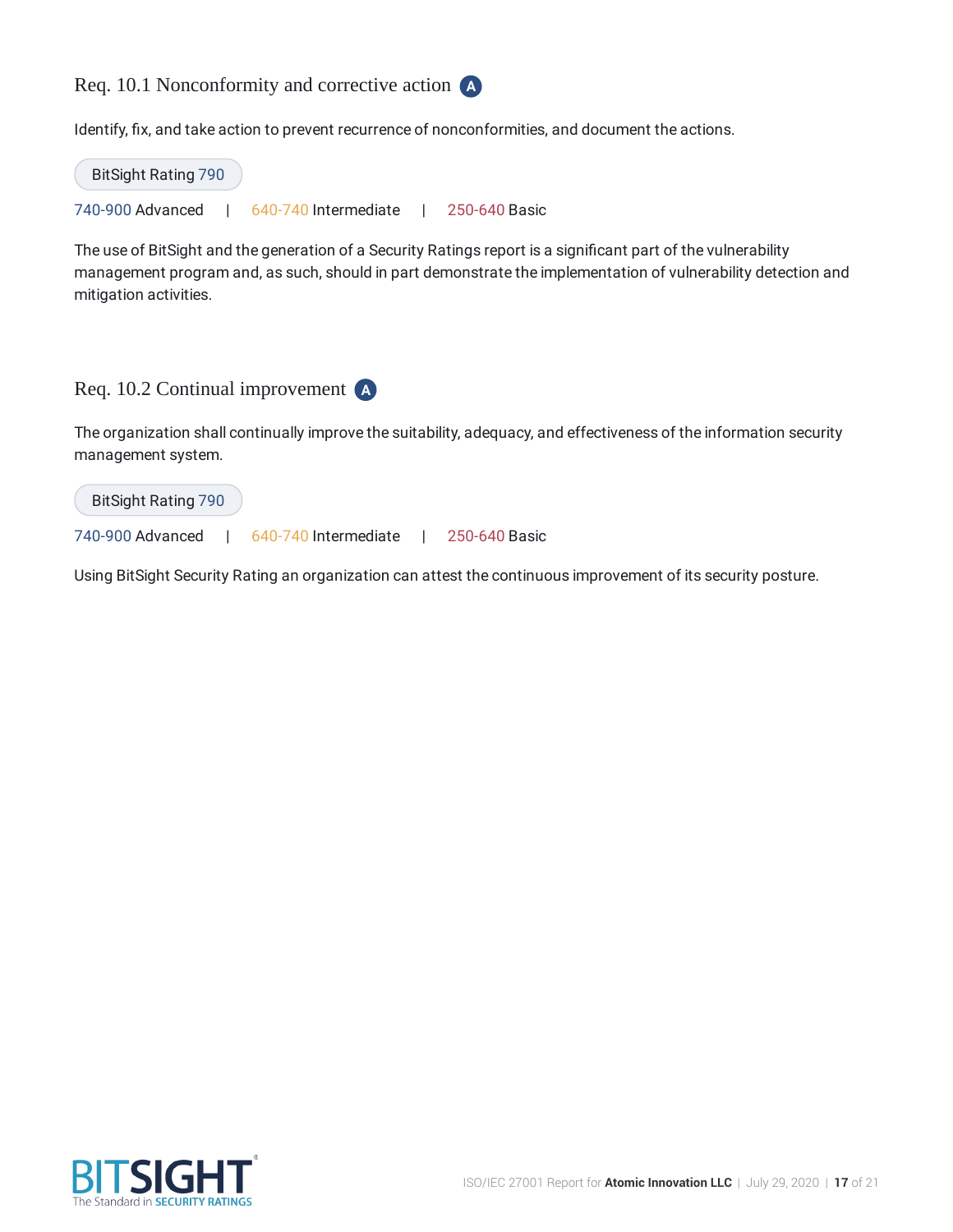### **ISO/IEC 27001 Descriptions**

## A5 Information security policies

#### **A5.1 Management direction for information security**

Objective: To provide management direction and support for information security in accordance with business requirements and relevant laws and regulations.

#### A5.1.1 Policies for information security

A set of policies for information security shall be defined, approved by management, published and communicated to employees and relevant external parties.

### A8 Asset management

#### **A8.1 Responsibility for assets**

Objective: To identify organizational assets and define appropriate protection responsibilities.

#### A8.1.3 Acceptable use of assets

Rules for the acceptable use of information and of assets associated with information and information processing facilities shall be identified, documented and implemented.

## A10 Cryptography

#### **A10.1 Cryptographic controls**

Objective: To ensure proper and effective use of cryptography to protect the confidentiality, authenticity and/or integrity of information.

#### A10.1.1 Policy on the use of cryptographic controls

A policy on the use of cryptographic controls for protection of information shall be developed and implemented.

## A12 Operations security

#### **A12.2 Protection from malware**

Objective: To ensure that information and information processing facilities are protected against malware.

#### A12.2.1 Controls against malware

Detection, prevention and recovery controls to protect against malware shall be implemented, combined with appropriate user awareness.

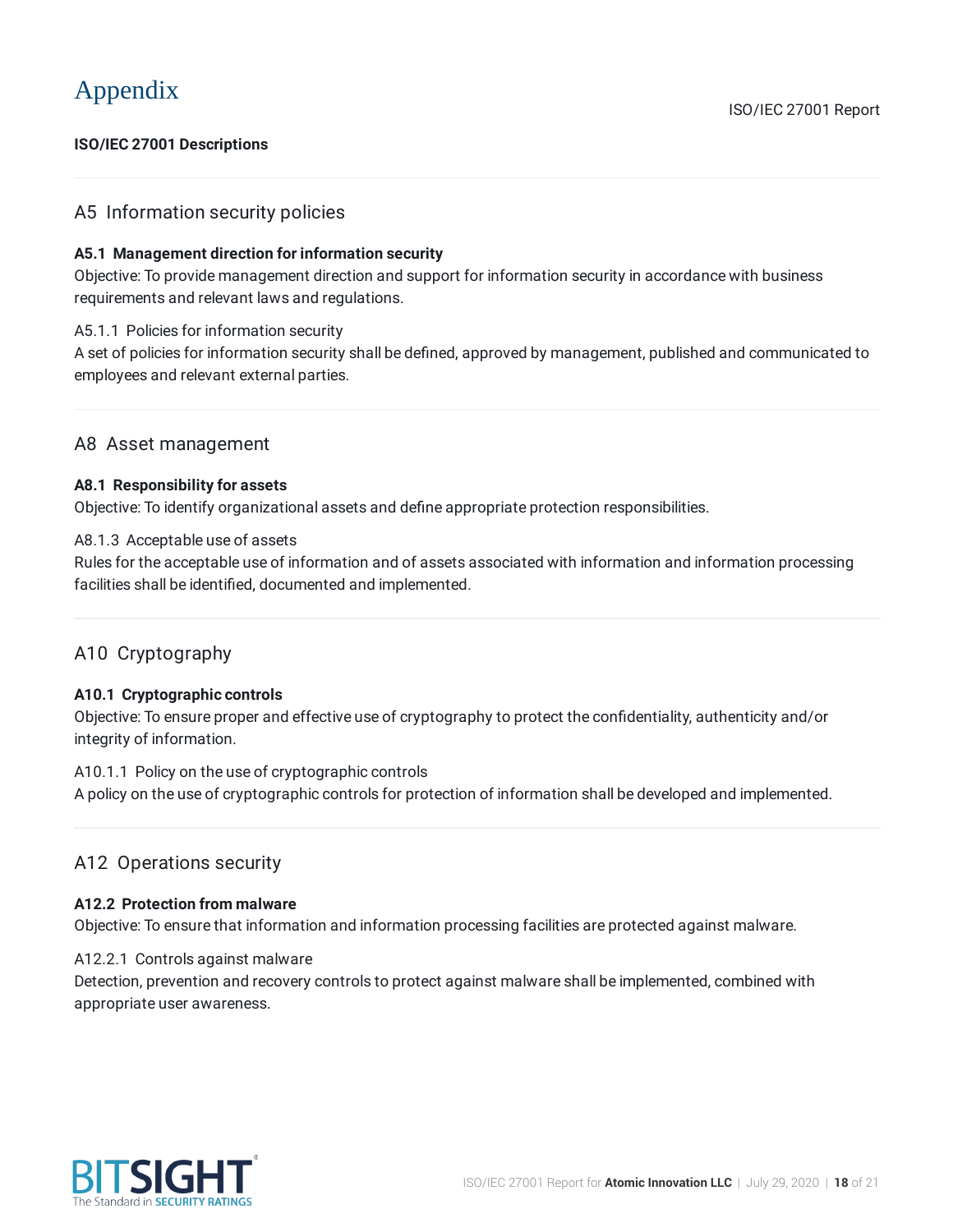#### **A12.6 Technical vulnerability management**

Objective: To prevent exploitation of technical vulnerabilities.

#### A12.6.1 Management of technical vulnerabilities

Information about technical vulnerabilities of information systems being used shall be obtained in a timely fashion, the organization's exposure to such vulnerabilities evaluated and appropriate measures taken to address the associated risk.

A12.6.2 Restrictions on software installation

Rules governing the installation of software by users shall be established and implemented.

# A13 Communications security

#### **A13.1 Network security management**

Objective: To ensure the protection of information in networks and its supporting information processing facilities.

#### A13.1.1 Network controls

Networks shall be managed and controlled to protect information in systems and applications.

#### A13.1.2 Security of network services

Security mechanisms, service levels and management requirements of all network services shall be identified and included in network services agreements, whether these services are provided in-house or outsourced.

#### **A13.2 Information transfer**

Objective: To maintain the security of information transferred within an organization and with any external entity.

#### A13.2.1 Information transfer policies and procedures

Formal transfer policies, procedures and controls shall be in place to protect the transfer of information through the use of all types of communication facilities.

# A14 System acquisition, development & maintenance

#### **A14.1 Security requirements of information systems**

Objective: To ensure that information security is an integral part of information systems across the entire lifecycle. This also includes the requirements for information systems which provide services over public networks.

#### A14.1.2 Securing application services on public networks

Information involved in application services passing over public networks shall be protected from fraudulent activity, contract dispute and unauthorized disclosure and modification.

#### A14.1.3 Protecting application services transactions

Information involved in application service transactions shall be protected to prevent incomplete transmission, misrouting, unauthorized message alteration, unauthorized disclosure, unauthorized message duplication or replay.

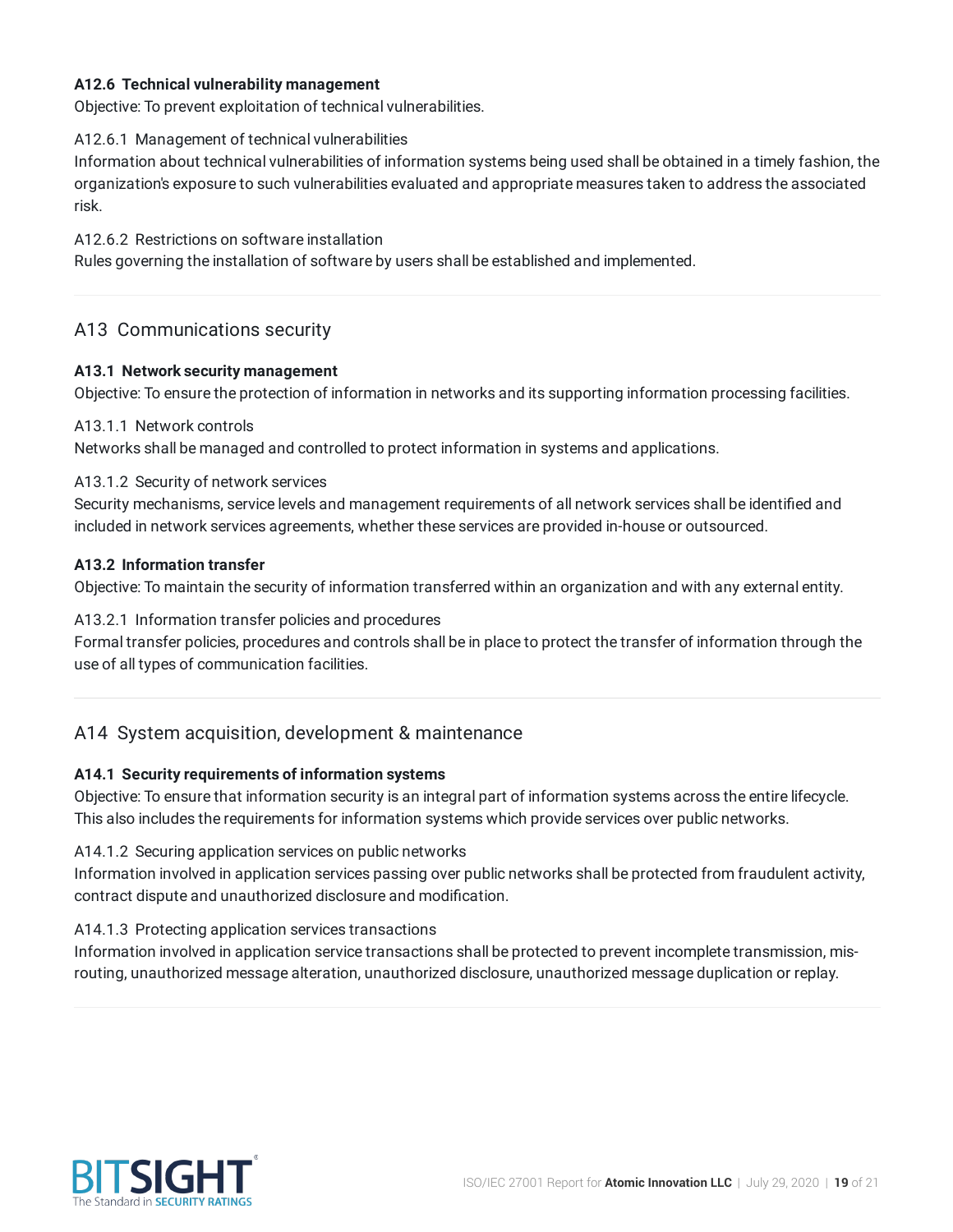# A15 Supplier relationships

#### **A15.1 Information security in supplier relationships**

Objective: To ensure protection of the organization's assets that is accessible by suppliers.

#### A15.1.1 Information security policy for supplier relationships

Information security requirements for mitigating the risks associated with supplier's access to the organization's assets shall be agreed with the supplier and documented.

#### **A15.2 Supplier service delivery management**

Objective: To maintain an agreed level of information security and service delivery in line with supplier agreements.

#### A15.2.1 Monitoring and review of supplier services

Organizations shall regularly monitor, review and audit supplier service delivery.

# A16 Information security incident management

#### **A16.1 Management of information security incidents & improvements**

Objective: To ensure a consistent and effective approach to the management of information security incidents, including communication on security events and weaknesses.

#### A16.1.1 Responsibilities and procedures

Management responsibilities and procedures shall be established to ensure a quick, effective and orderly response to information security incidents.

### A16.1.7 Collection of evidence

The organization shall define and apply procedures for the identification, collection, acquisition and preservation of information, which can serve as evidence.

## A18 Compliance

#### **A18.2 Information security reviews**

Objective: To ensure that information security is implemented and operated in accordance with the organizational policies and procedures.

#### A18.2.1 Independent review of information security

The organization's approach to managing information security and its implementation (i.e. control objectives, controls, policies, processes and procedures for information security) shall be reviewed independently at planned intervals or when significant changes occur.

#### A18.2.2 Compliance with security policies and standards

Managers shall regularly review the compliance of information processing and procedures within their area of responsibility with the appropriate security policies, standards and any other security requirements.

#### A18.2.3 Technical compliance review

Information systems shall be regularly reviewed for compliance with the organization's information security policies and standards.